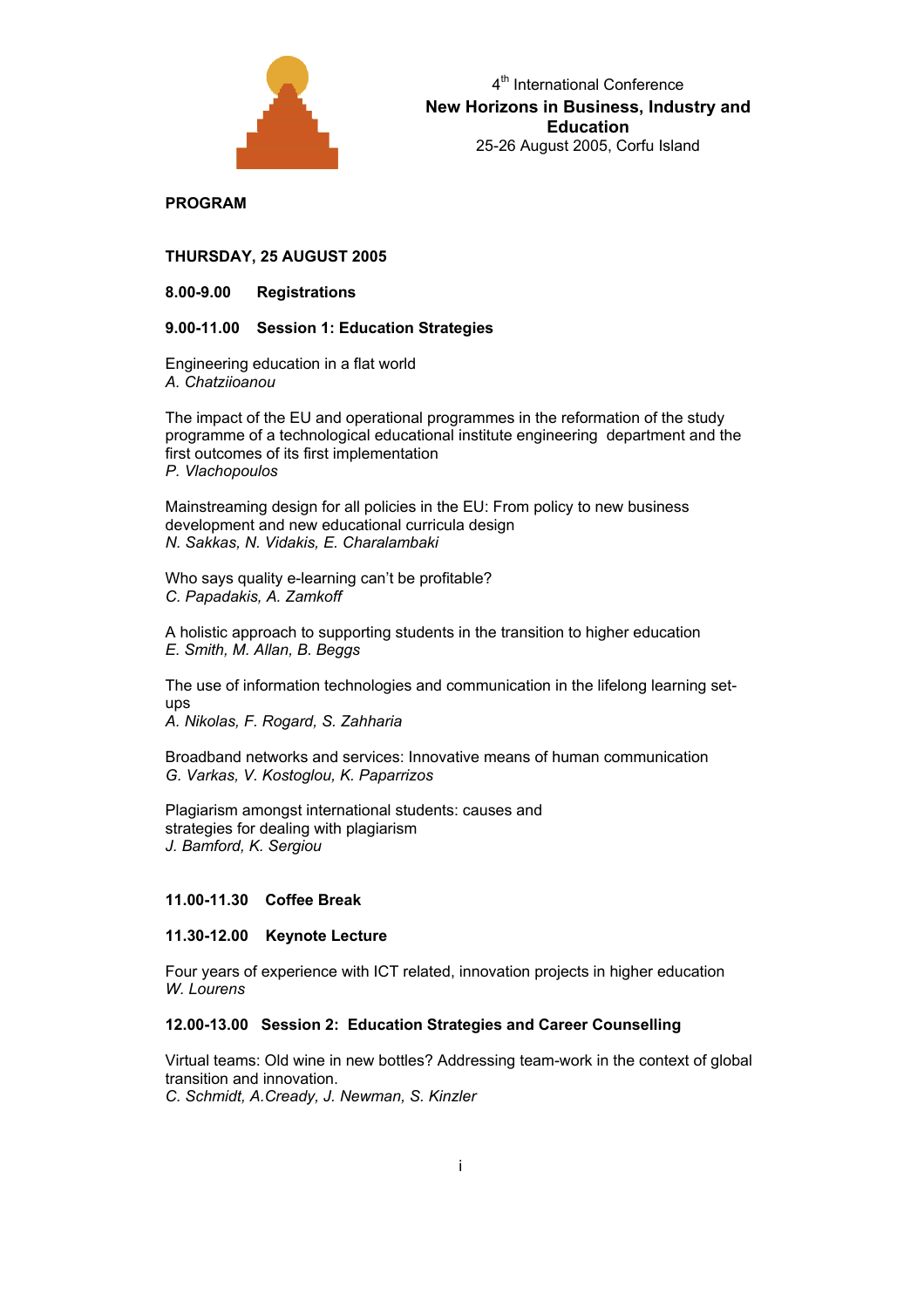Computer aided QA process of accreditation of study program "Information technology" at FIT BUT in the Czech Republic *J. Honzik, P. Lampa* 

Entrepreneurship in higher education: Identifying the needs of customers towards a more effective career counseling *E. Bardi-Giziaki, K. Giziakis* 

Assessment and future outlook of the horizontal action of the career offices of the Hellenic TEIs *G. Papadourakis, S. Soulis, S. Antoniou, I. Tilikidou, D. Kehagias* 

#### **13.00-14.00 Lunch**

### **14.00-16.30 Poster 1: Education Strategies and Career Counselling New Educational Methods**

The Implications of disciplinarity in information systems education *A. Melki* 

Methodology tools for internal evaluation in higher education.The case of a Greek business administration department *C. Zafiropoulos, E. Kehris, S. Dimitriadis* 

Media communication study an integration of technical and sociological studies  *T. Welzer, M. Družovec, K. Udir, M. Hölbl* 

The strategy of incorporation of environmental education in the educational systems *M. Lountzi, M. Kaltsogianny, C. Tsitsis, A. Mourlas, S. Antoniou* 

Enhancing accessibility to groupwork for the hearing-impaired. *W. McKee, D. Harrison, M. Allan* 

Career guidance and counseling by the careers office of the T.E.I. of Crete: sever years of experience *E. Simantiraki, G. Papadourakis, G. Georgilas* 

Career counseling with regard to gender *M. Alogdianaki ,E. Simantiraki*

Project based meaningful learning *O. Autio* 

New educational methods in U.K. built environment education *T. McLernon* 

Cross border education - case study of engineering courses *J. Koljonen, O. Kanniainen, H. Salminen, J. Alander, K. Salmenjoki, N. Eriksson, E. Fällman* 

Automated tools for real-time student assessment *I. Pachoulakis* 

Using regenerative DVB-T to extend e-learning *I. Pachoulakis, E. Pallis, V. Zacharopoulos* 

Asynchronous tele-teaching at TEI of Crete. Primary results of an empirical research *K. Vassilakis, M. Psarros, M. Kalogiannakis*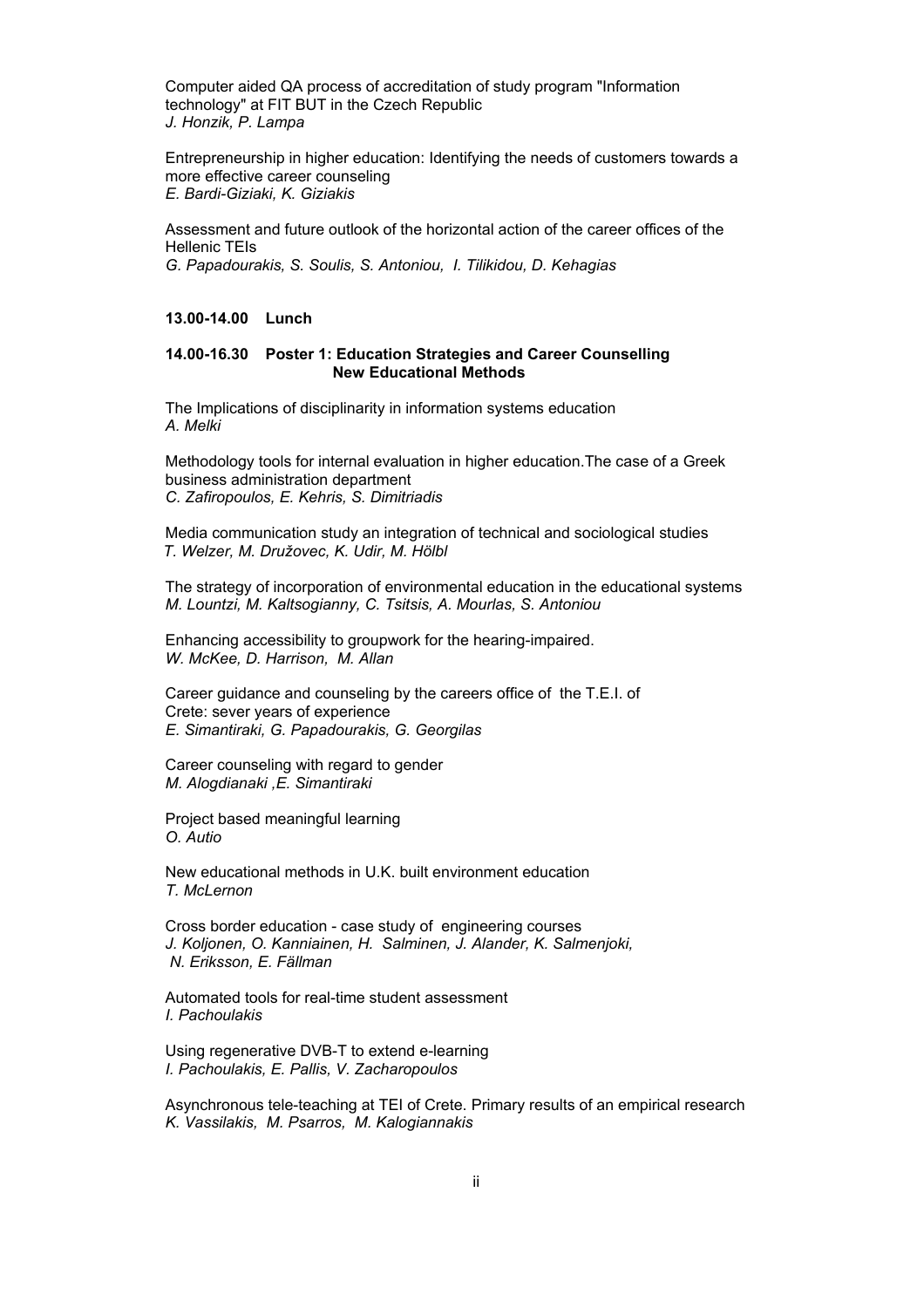An innovative robotics laboratory course, for applied informatics science students *M. Kassapakis, M. Kavoussanos* 

Concept mapping as a tool for instructional planning and learning *G. Fragidis, D. Paschaloudis , K. David* 

From library skills to information literacy *M. Nikitakis, G. Papadourakis, A. Sitas* 

Podcasting and beyond: Portable pedagogies *D. Samson* 

## **14.00-16.00 Session 3: New Educational Methods**

University + IT industry training = success beyond expectations *J. Messing, I. Altas* 

Higher education and sustainable development: New challenges for engineering education

*N. Taoussanidis, M. Antoniadou* 

Establishment of a central unit for training the educational staff of T.E.I. of Crete in new pedagogical methods and new technologies in education *J. Kaliakatsos, C. Haritaki, E. Antonidakis, G. Liodakis* 

Sustaining synchronicity with a blended learning environment *D. Samson* 

New educational methods: Visual image-based E-Learning materials – application of environmental education *Xiaomeng Sun, Tetsuro Sakai* 

Virtual reality and virtual environment: new methods to be applied in education and industry

*A. Amditis, Z. Lentziou, I. Karaseitanidis* 

Enhancing access in knowledge for adults by applying WWW (whenever- whereverwhatever) Capabilities in computer based education. A case Study of virtual workspaces technology adoption in learning environments. *A. Malamos, G. Mamakis, T. Anastasopoulos, I. Kaliakatsos, A. Axaridou* 

Recorded lectures in higher education-technology and experience *P. Zemčík, T. Hruška* 

## **16.00-16.30 Coffee Break**

## **16.30-18.00 Session 4: New Educational Methods and Industry and Education**

Creation of courses for selected professional profiles from learning objects *A. Vidensek, J. Rugelj* 

Software-intensive project management: Reflections from the synergistic integration of process-oriented software engineering, capability maturity models &object-oriented methods

*D. Akoumianakis, V. Zacharopoulos*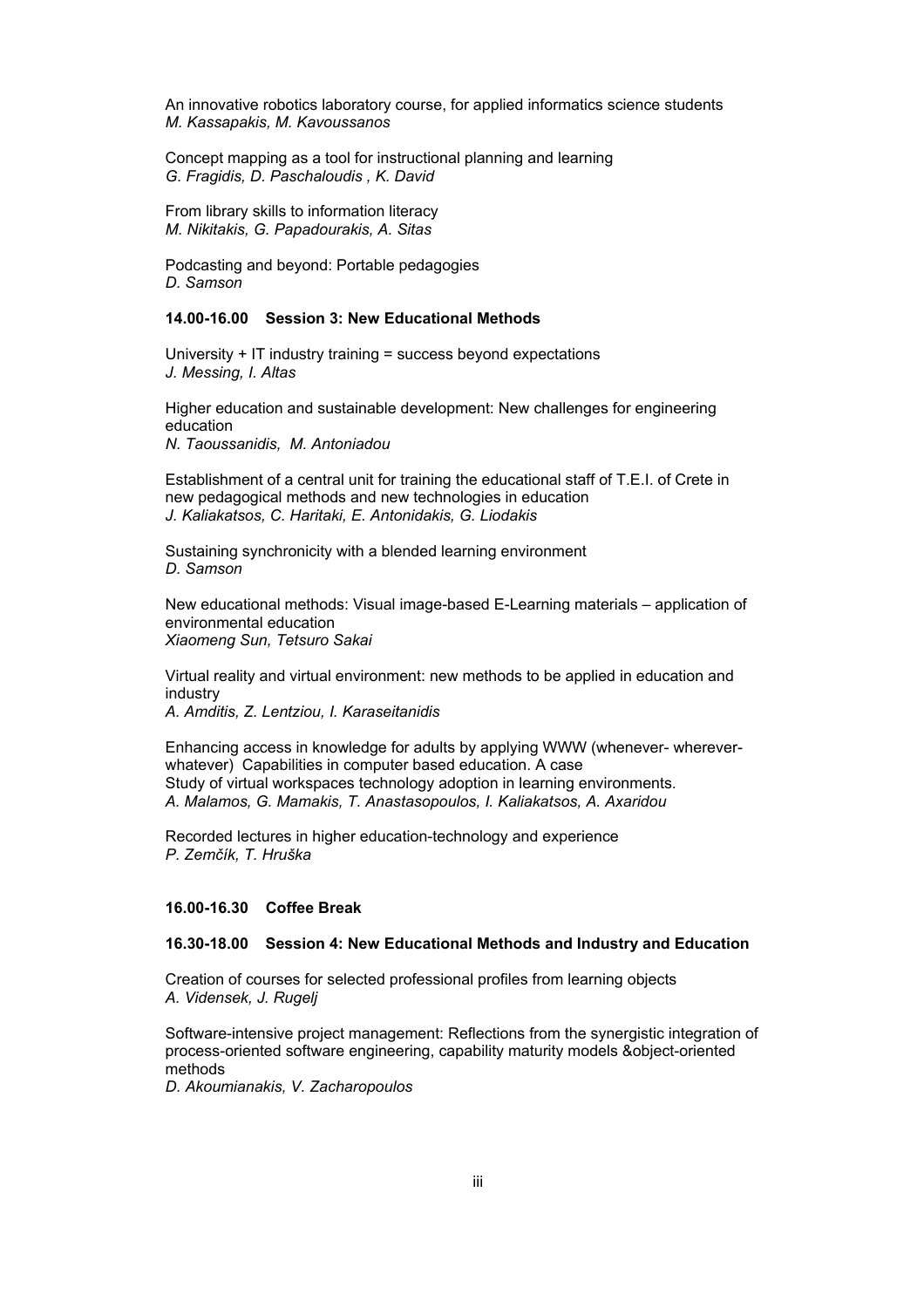Simulation training in logistic processes just-in-time: An international experience *K. Graf, K. Terzidis, P. Ipsilandis* 

<New> horizons from <Old> methods: Some USA evidence & current issues in Regional Development and road network design *A. Athanasenas* 

A versatile system for real-time analyzing and testing objects quality *E. Skounakis, V. Karagiannis, A. Vlissidis* 

SIP protocol: Impact on telematics industry and educational aspects *G. Liodakis, J. Papoutsis, I. Vardiabasis, K. Vassilakis, E. Antonidakis* 

Implementation of reverse logistics in the determination and formulation of product end-of-life strategies *A. Katsamaki, N. Bilalis, A. Antoniadis, E. Maravelakis* 

# **18.00-19.30 Welcome Reception**

#### **FRIDAY, 26 AUGUST 2005**

#### **9.00-11.00 Session 5: Industry and Education**

University-industry interaction – added value or competitiveness *S. Zaharia, J. Uebersfeld, L. Marinas* 

Learning to see the (w)holes *B. Burns, T. Jordan* 

International cooperration for education in the art of micro-electronics in the Czech republic *J. Vanneuville, D. Gevaert* 

Approaching web-based expertise with semantic web *K. Salmenjoki, V. Terziyan* 

An investigation into voice recognition as a tool to support hearing impaired students in the higher education context *I. Stewart, M. Allan, D. Harrison* 

Environmental management: the adoption of environmental management systems in industry *M. Kaltsogianni, M. Lountzi, A. Mourlas, C. Tsitsis, S. Antoniou* 

The impact of knowledge creation and technology education on new protect development *H. Papoutsakis*

Identification techniques for tracking and tracing *H. Gloeckner, R. Pieters, J. Rance* 

**11.00-11.30 Coffee Break**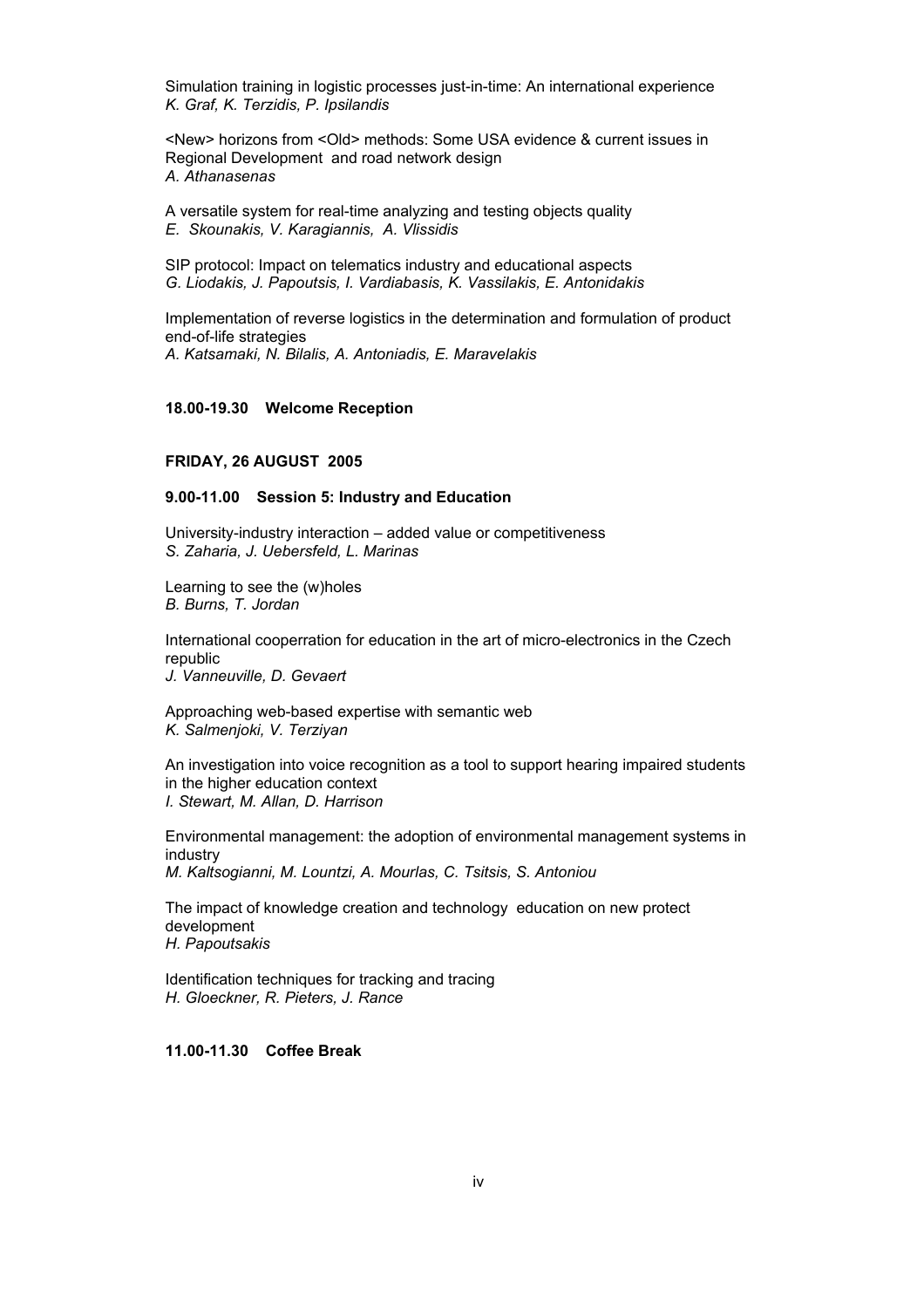#### **11:30-12:00 Keynote Lecture**

Enterprising and entrepreneurship: Passion within reason *B. Surlemont* 

#### **12.00-13.30 Session 6: Industry and Education and Entrepreneurship**

Industrially contexded higher education *T. McLernon, D. Hughes* 

An integral 3-layer technological model for education and labor interleave and intensification *E. Mylonas* 

Exploring youth entrepreneurship in the European Union. Evidence from higher education in Greece. *N. Karanassios, M. Pazarskis, K. Mitsopoulos, P. Christodoulou* 

A Role for theatre in managers' education, training and thinking processes *C. Nicolaidis, N. Liotas* 

Brand building HRM strategy  *N. Tolias, G. Blanas* 

## **12.00-13.30 Session 7: Special Session for Graduate Students Entrepreneurship, Corporate Finance and Governance**

ViPiA: A project for entrepreneurship *D. Folinas, V. Manthou, M. Vlachopoulou* 

Marketing plan framework for e-learning projects:Entrepreneurship and innovation practices

*E. Malama, M. Vlachopoulou, V. Manthou* 

Dividend announcements: special dividends and contagion effects *A. Dasilas, K. Lyroudi, A. Koulakiotis* 

Financing Innovation: the case of NEXA *D. Tryfonidis, K. Lazaridou* 

Initial and long run performance of IPOs: Case of Athens Stock Exchange *P. Ntamari, X. Stogiannidou, T. Theofanoudi, E. Livanis*

Exploring the relationship between learning approaches of accounting students and their learning outcomes at a Greek university *T. Karagiorgos, S. Kourdoumpalou*

## **13.30-14.30 Lunch**

## **14.30-16.30 Poster 2: Industry and Education Corporate Finance and Governance Business Strategies**

RoboSoccer in the TEI of Crete *M. Kavoussanos, O. Kouvavas* 

A remote presentation system developed at TEI of Crete *I. Pachoulakis*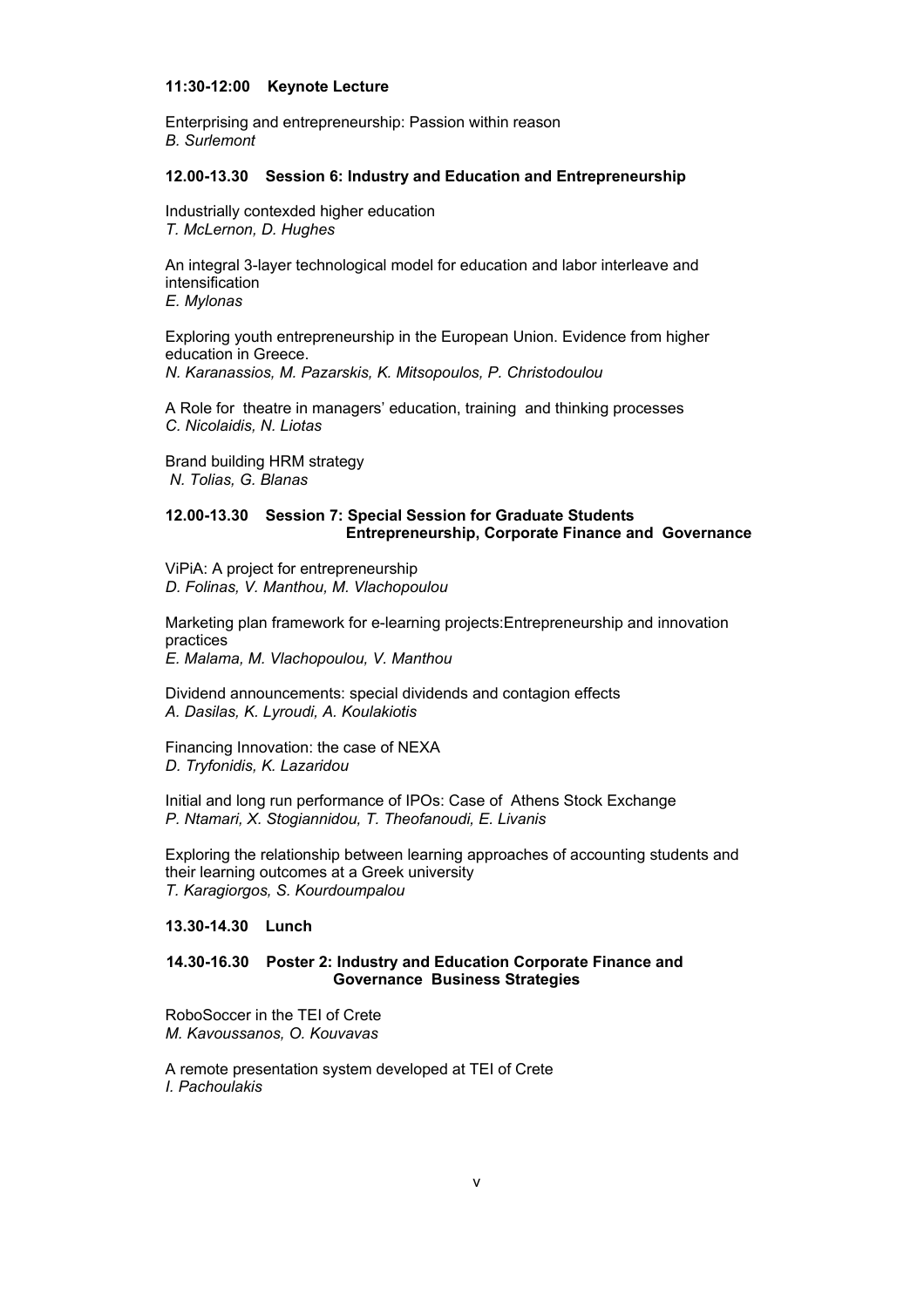Semantic web usage mining for e-commerce personalization *K. Markellos, P. Markellou, I. Mousourouli, S. Sirmakessis, A. Tsakalidis* 

Semantic web approaches for networked collaboration *Y. Tsaruk, K. Salmenjoki* 

Forecasting of electricity demand using a neuro-fuzzy model *G. Atsalakis, C. Ucenic, G. Plokamakis* 

The fuzzy logic and analysis of the receiver operating characteristic in decision processes *N .Honzikova, B. Fiser, P. Honzik*

Education and applications in EIB(European Installation bus), in TEI-Crete/Heraklion *A. Vlissidis* 

The Relationship between Central Bank independence and inflation and other economic variables *E. Katsika, M. Michael, A. Kolyvopoulos* 

Corporate financial distress: The case of north Greece company failures *K. Lazaridou, T. Ditoras, I. Lazaridis* 

Comperative examination of the financial state and the infrastructure of hotels in Greece and in Cyprus *I. Lazaridis* 

Financial policy of the cypriot companies in the 21st Century *E. Livanis, E. Michailidou, I. Stamenou*

Corporate governance - A tool for global competitiveness *Vivek Khurana* 

Commercial agency as a means of product promotion *T. Hatzigayos* 

Customer relationship management *S. Yfanti, N. Sakkas, N. Vidakis* 

Financial viability of non profit organizations: the case of Greek municipalities *K. Lyroudi, S. Bekiari* 

The implications of neuromarketing on DM programs *I. Sotiriou, D. Paschaloudis, M. Sotiriou* 

The modern information-networked corporation *A. Gotsias* 

Optimal Loan Pricing and Loan Elasticity *A. Noulas, J. Papanastasiou*

The Role of financial responsibility center in strategic management accounting *D. Ginoglou* 

## **14.30 - 16.00 Session 8: Corporate Finance and Governance Business Strategies**

Measuring credit risk of financial institutions within the framework of the Basel Committee Proposals: A critical investigation